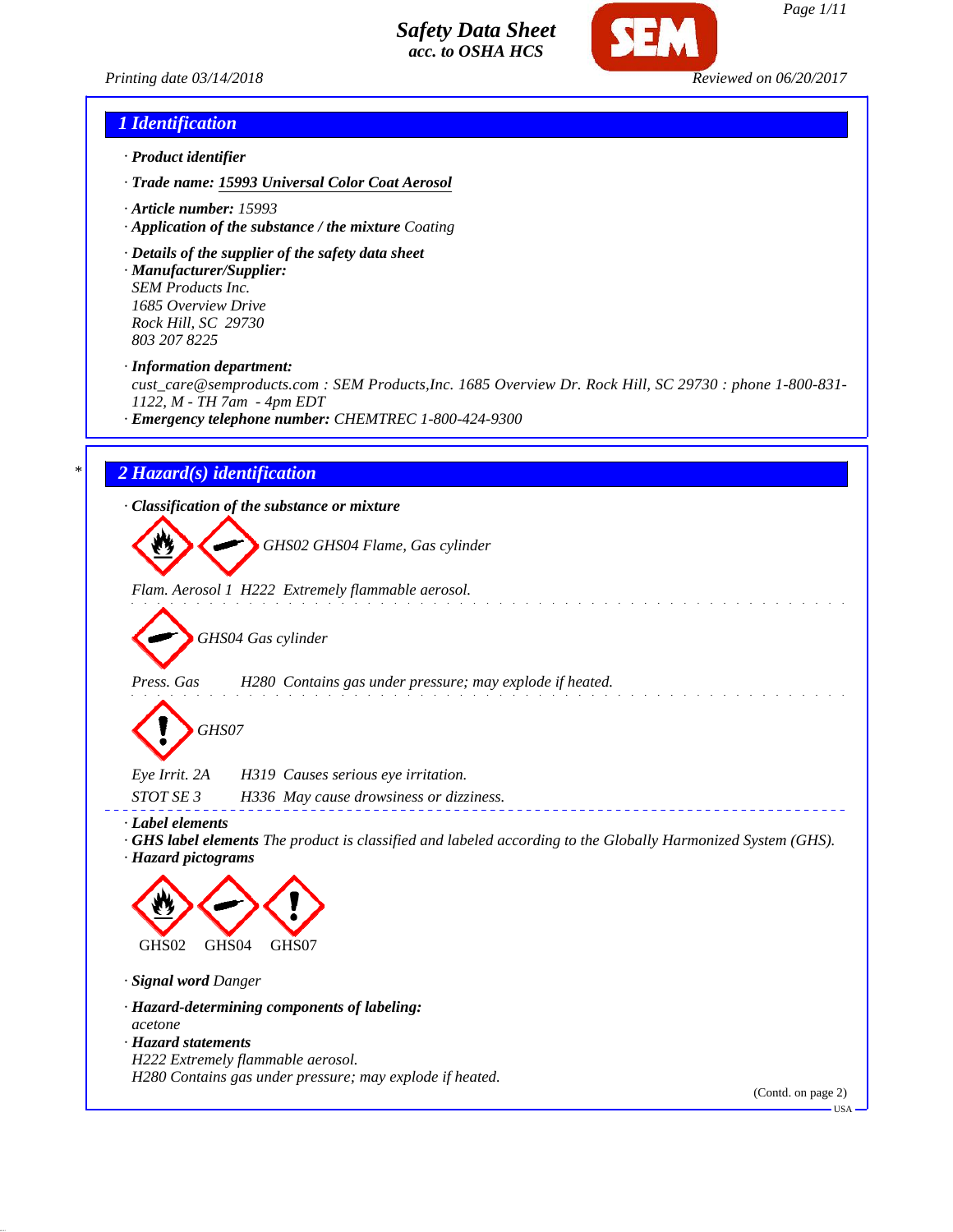

*Page 2/11*

 $-<sub>USA</sub>$ 

*Printing date 03/14/2018 Reviewed on 06/20/2017*

*Trade name: 15993 Universal Color Coat Aerosol*

|                                                                | (Contd. of page 1)                                                                                                                                 |
|----------------------------------------------------------------|----------------------------------------------------------------------------------------------------------------------------------------------------|
|                                                                | H319 Causes serious eye irritation.                                                                                                                |
|                                                                | H336 May cause drowsiness or dizziness.                                                                                                            |
| · Precautionary statements                                     |                                                                                                                                                    |
| P210                                                           | Keep away from heat/sparks/open flames/hot surfaces. - No smoking.                                                                                 |
| P211                                                           | Do not spray on an open flame or other ignition source.                                                                                            |
| P251                                                           | Pressurized container: Do not pierce or burn, even after use.                                                                                      |
| P <sub>261</sub>                                               | Avoid breathing dust/fume/gas/mist/vapors/spray                                                                                                    |
| P <sub>264</sub>                                               | Wash thoroughly after handling.                                                                                                                    |
| P271                                                           | Use only outdoors or in a well-ventilated area.                                                                                                    |
| P <sub>280</sub>                                               | Wear eye protection / face protection.                                                                                                             |
| $P304 + P340$                                                  | IF INHALED: Remove person to fresh air and keep comfortable for breathing.                                                                         |
|                                                                | P305+P351+P338 If in eyes: Rinse cautiously with water for several minutes. Remove contact lenses, if present<br>and easy to do. Continue rinsing. |
| P312                                                           | Call a poison center/doctor if you feel unwell.                                                                                                    |
| P337+P313                                                      | If eye irritation persists: Get medical advice/attention.                                                                                          |
| $P403 + P233$                                                  | Store in a well-ventilated place. Keep container tightly closed.                                                                                   |
| P405                                                           | Store locked up.                                                                                                                                   |
| $P410 + P403$                                                  | Protect from sunlight. Store in a well-ventilated place.                                                                                           |
| $P410 + P412$                                                  | Protect from sunlight. Do not expose to temperatures exceeding 50°C/122°F.                                                                         |
| <i>P501</i>                                                    | Dispose of contents/container in accordance with local/regional/national/international<br>regulations.                                             |
| · Classification system:<br>$\cdot$ NFPA ratings (scale 0 - 4) |                                                                                                                                                    |
|                                                                | $Health = 2$<br>$Fire = 4$                                                                                                                         |
|                                                                | $Reactivity = 3$                                                                                                                                   |
| $\cdot$ HMIS-ratings (scale 0 - 4)                             |                                                                                                                                                    |
| <b>HEALTH</b><br>$\boxed{2}$                                   | $Health = 2$                                                                                                                                       |
| $\vert 4 \vert$<br><b>FIRE</b>                                 | $Fire = 4$                                                                                                                                         |
| <b>REACTIVITY</b> 3                                            | $Reactivity = 3$                                                                                                                                   |
| $\cdot$ Other hazards                                          |                                                                                                                                                    |
|                                                                | · Results of PBT and vPvB assessment                                                                                                               |
| · <b>PBT</b> : Not applicable.                                 |                                                                                                                                                    |
| $\cdot v$ PvB: Not applicable.                                 |                                                                                                                                                    |
|                                                                |                                                                                                                                                    |
|                                                                | <b>3 Composition/information on ingredients</b>                                                                                                    |
|                                                                |                                                                                                                                                    |
|                                                                | · Chemical characterization: Mixtures                                                                                                              |
| $\cdot$ Description:                                           | Mixture: consisting of the following components.                                                                                                   |
|                                                                |                                                                                                                                                    |

|                           | Weight percentages               |                 |  |
|---------------------------|----------------------------------|-----------------|--|
| · Dangerous components:   |                                  |                 |  |
| $\sqrt{67}$ -64-1 acetone |                                  | 40-60%          |  |
|                           | 74-98-6 propane                  | 30-40%          |  |
|                           | 110-19-0 <i>isobutyl acetate</i> | $\sum 7 - 10\%$ |  |
| (Contd. on page 3)        |                                  |                 |  |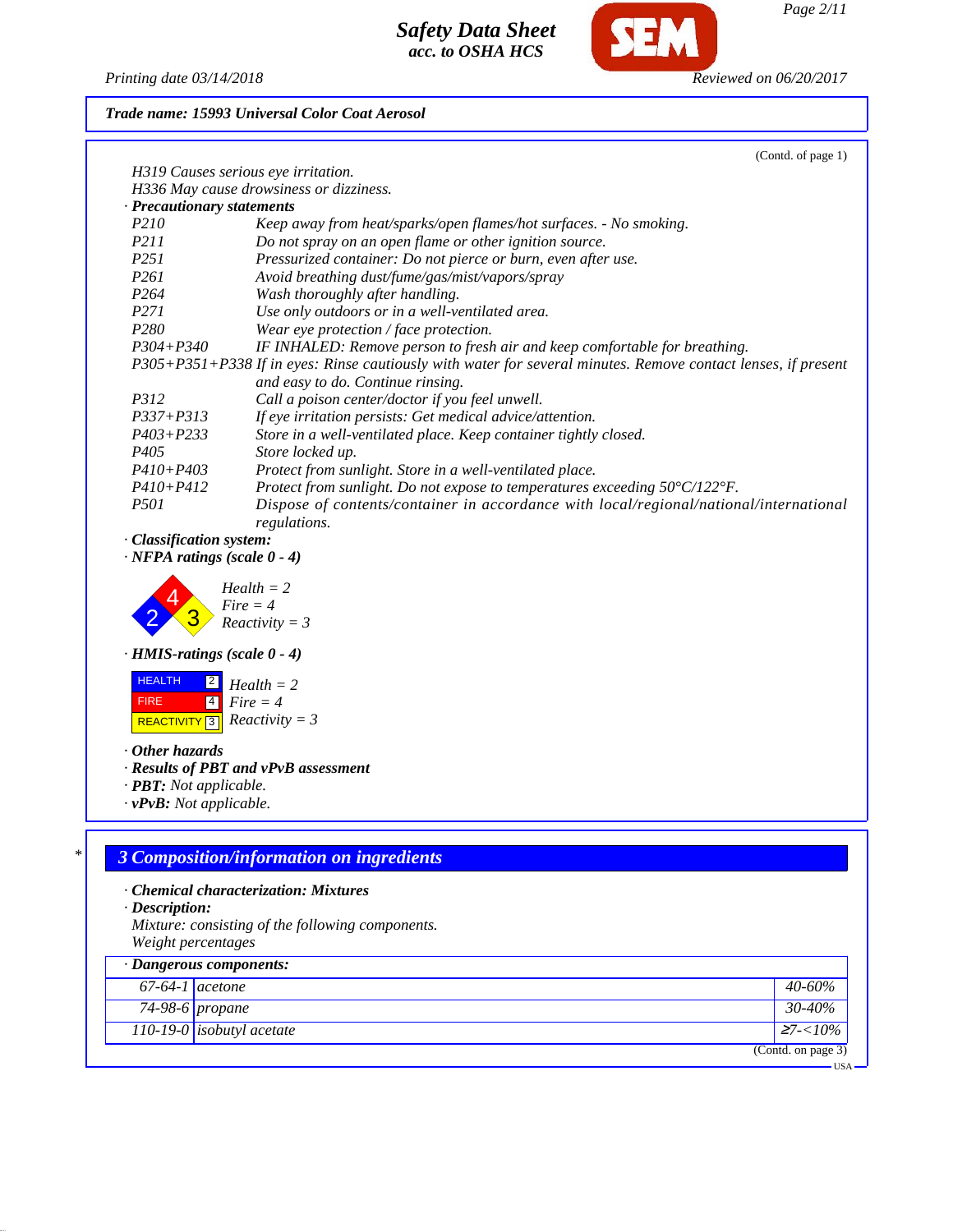

*Trade name: 15993 Universal Color Coat Aerosol*

*763-69-9 ethyl 3-ethoxypropionate 1-1.5%*

(Contd. of page 2)

#### *\* 4 First-aid measures*

- *· Description of first aid measures*
- *· After inhalation: Supply fresh air; consult doctor in case of complaints.*
- *· After skin contact: Generally the product does not irritate the skin.*
- *· After eye contact:*
- *Rinse opened eye for several minutes under running water. If symptoms persist, consult a doctor.*
- *· After swallowing: If symptoms persist consult doctor.*
- *· Information for doctor:*
- *· Most important symptoms and effects, both acute and delayed No further relevant information available.*
- *· Indication of any immediate medical attention and special treatment needed*
- *No further relevant information available.*

## *\* 5 Fire-fighting measures*

- *· Extinguishing media*
- *· Suitable extinguishing agents:*
- *CO2, extinguishing powder or water spray. Fight larger fires with water spray or alcohol resistant foam.*
- *· Special hazards arising from the substance or mixture No further relevant information available.*
- *· Advice for firefighters*
- *· Protective equipment: No special measures required.*

#### *\* 6 Accidental release measures*

- *· Personal precautions, protective equipment and emergency procedures Wear protective equipment. Keep unprotected persons away.*
- *· Environmental precautions: Do not allow to enter sewers/ surface or ground water.*
- *· Methods and material for containment and cleaning up: Ensure adequate ventilation.*
- *· Reference to other sections*
- *See Section 7 for information on safe handling.*
- *See Section 8 for information on personal protection equipment.*
- *See Section 13 for disposal information.*
- *· Protective Action Criteria for Chemicals*

| $\cdot$ PAC-1:    |                                   |                                |
|-------------------|-----------------------------------|--------------------------------|
|                   | $67-64-1$ acetone                 | $\sqrt{200}$ ppm               |
|                   | $74-98-6$ propane                 | 5500* ppm                      |
|                   | 110-19-0 isobutyl acetate         | $450$ ppm                      |
|                   | 763-69-9 ethyl 3-ethoxypropionate | $1.6$ ppm                      |
| $\cdot$ PAC-2:    |                                   |                                |
| $67-64-1$ acetone |                                   | $3200*$ ppm                    |
|                   | 74-98-6 propane                   | $\frac{17000*}{ppm}$           |
|                   | $110-19-0$ isobutyl acetate       | $1300*$ ppm                    |
|                   | 763-69-9 ethyl 3-ethoxypropionate | $18$ ppm                       |
|                   |                                   | $\overline{(Cond. on page 4)}$ |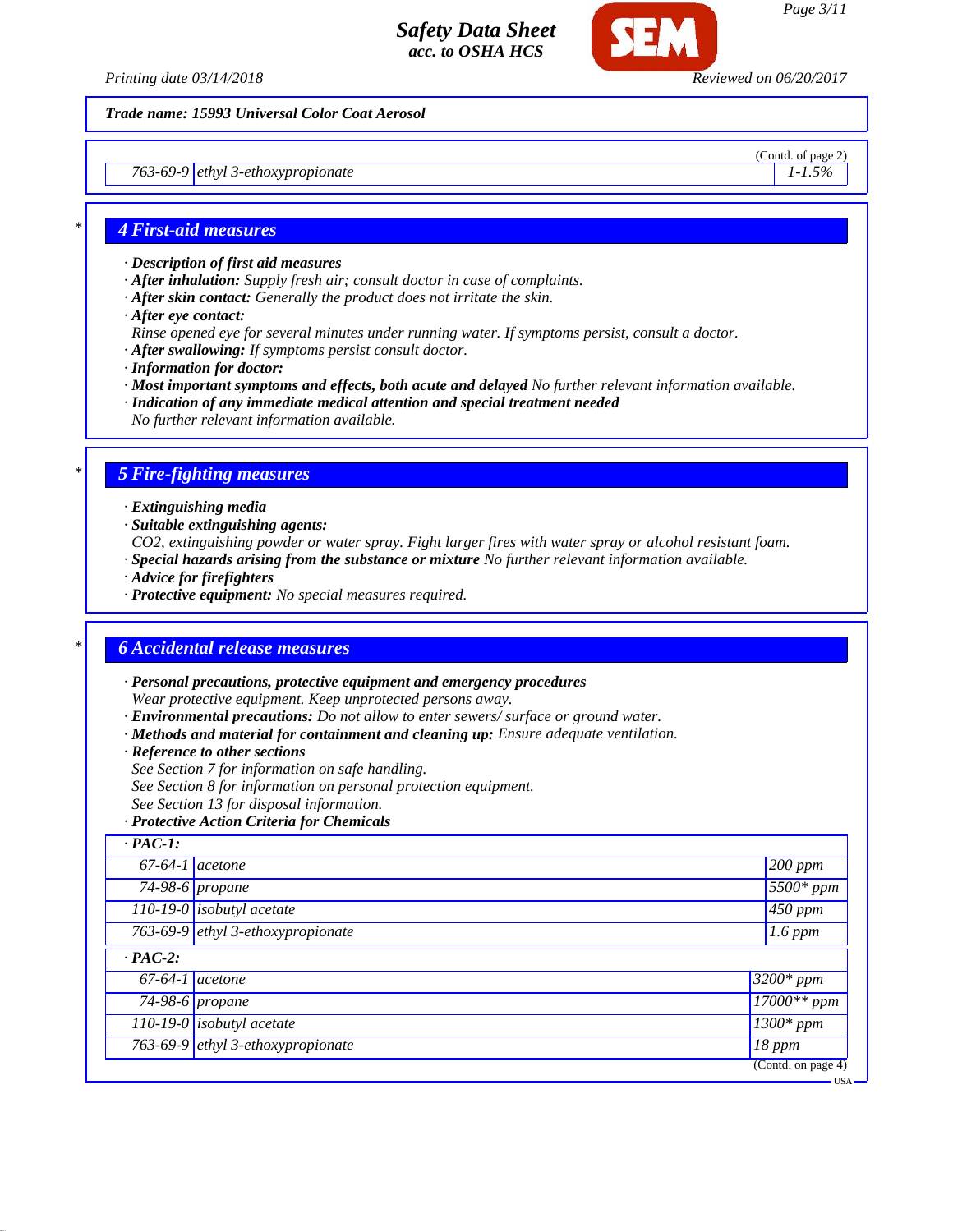

*Printing date 03/14/2018 Reviewed on 06/20/2017*

#### *Trade name: 15993 Universal Color Coat Aerosol*

|                   |                                            | (Contd. of page 3)    |
|-------------------|--------------------------------------------|-----------------------|
| $\cdot$ PAC-3:    |                                            |                       |
| $67-64-1$ acetone |                                            | $\frac{5700*}{2}$ ppm |
|                   | $74-98-6$ propane                          | $33000***$ ppm        |
|                   | $110-19-0$ isobutyl acetate                | $7500**$ ppm          |
|                   | 763-69-9 $\left $ ethyl 3-ethoxypropionate | $110$ ppm             |

## *\* 7 Handling and storage*

#### *· Handling:*

- *· Precautions for safe handling No special measures required.*
- *· Information about protection against explosions and fires: Do not spray on a naked flame or any incandescent material.*
- *Keep ignition sources away Do not smoke.*

*Pressurized container: protect from sunlight and do not expose to temperatures exceeding 50°C, i.e. electric lights. Do not pierce or burn, even after use.*

- *· Conditions for safe storage, including any incompatibilities*
- *· Storage:*
- *· Requirements to be met by storerooms and receptacles:*
- *Observe official regulations on storing packagings with pressurized containers.*
- *· Information about storage in one common storage facility: Not required.*
- *· Further information about storage conditions: Keep receptacle tightly sealed.*
- *· Specific end use(s) No further relevant information available.*

## *\* 8 Exposure controls/personal protection*

*· Additional information about design of technical systems: No further data; see item 7.*

*· Control parameters*

*· Components with limit values that require monitoring at the workplace:*

*The following constituents are the only constituents of the product which have a PEL, TLV or other recommended exposure limit.*

*At this time, the remaining constituent has no known exposure limits.*

| 67-64-1 <i>acetone</i>                                                                                                     |
|----------------------------------------------------------------------------------------------------------------------------|
| PEL Long-term value: $2400$ mg/m <sup>3</sup> , 1000 ppm                                                                   |
| REL Long-term value: 590 mg/m <sup>3</sup> , 250 ppm                                                                       |
| TLV Short-term value: $1187$ mg/m <sup>3</sup> , 500 ppm<br>Long-term value: 594 mg/m <sup>3</sup> , 250 ppm<br><b>BEI</b> |
| 74-98-6 propane                                                                                                            |
| PEL Long-term value: $1800$ mg/m <sup>3</sup> , 1000 ppm                                                                   |
| REL Long-term value: $1800$ mg/m <sup>3</sup> , $1000$ ppm                                                                 |
| $TLV$ refer to Appendix F in $TLVs$ &BEIs book; D, EX                                                                      |
| 110-19-0 isobutyl acetate                                                                                                  |
| PEL Long-term value: $700 \text{ mg/m}^3$ , 150 ppm                                                                        |
| REL Long-term value: $700$ mg/m <sup>3</sup> , 150 ppm                                                                     |
| (Contd. on page 5)                                                                                                         |
| • USA                                                                                                                      |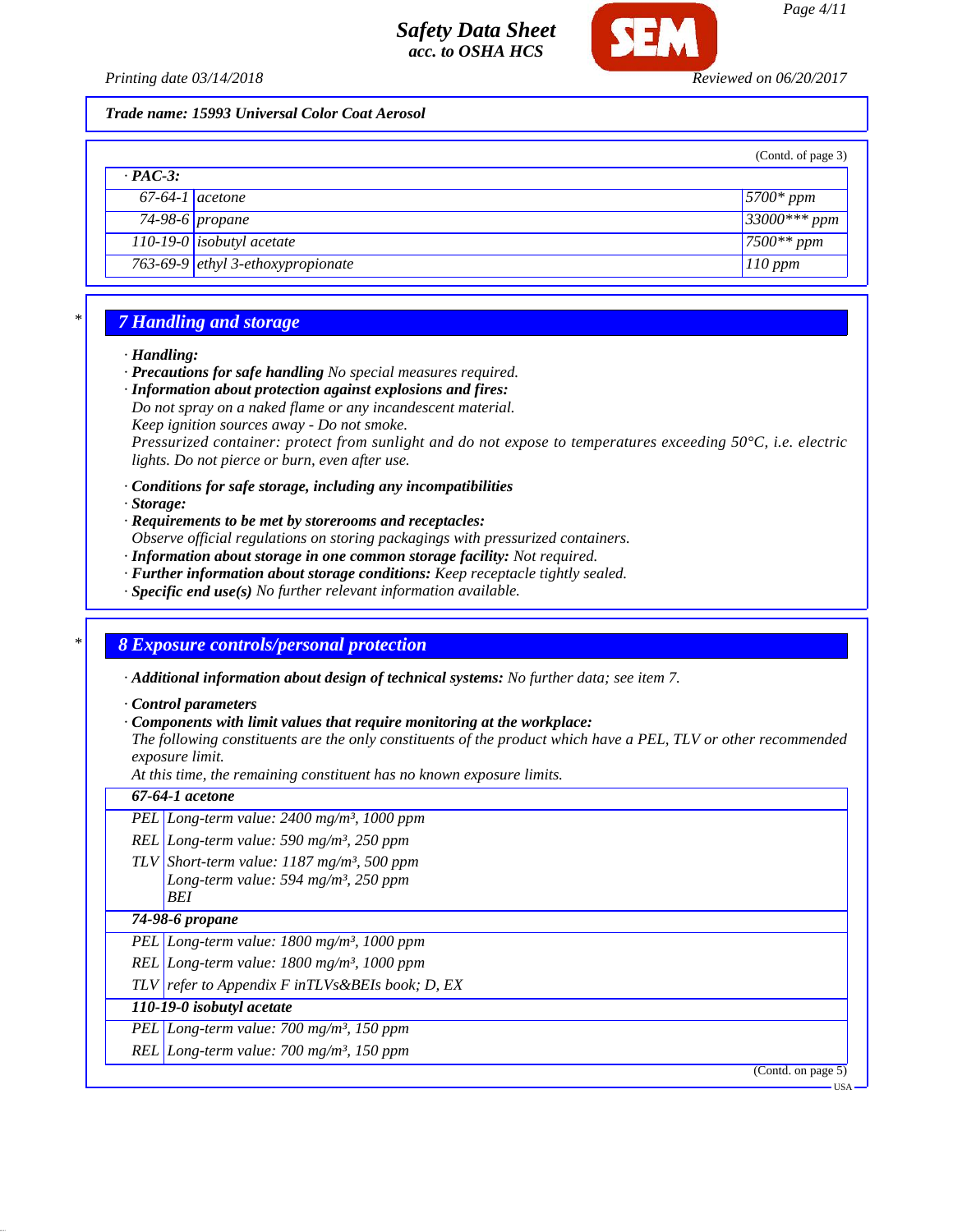*Printing date 03/14/2018 Reviewed on 06/20/2017*

SEM

## *Trade name: 15993 Universal Color Coat Aerosol*

|           | (Contd. of page 4)                                                                                                                                                                                                                                                                                                                                                                                 |
|-----------|----------------------------------------------------------------------------------------------------------------------------------------------------------------------------------------------------------------------------------------------------------------------------------------------------------------------------------------------------------------------------------------------------|
|           | TLV Short-term value: $712$ mg/m <sup>3</sup> , 150 ppm                                                                                                                                                                                                                                                                                                                                            |
|           | Long-term value: $238$ mg/m <sup>3</sup> , 50 ppm                                                                                                                                                                                                                                                                                                                                                  |
|           | · Ingredients with biological limit values:                                                                                                                                                                                                                                                                                                                                                        |
|           | 67-64-1 acetone                                                                                                                                                                                                                                                                                                                                                                                    |
|           | BEI 50 $mg/L$                                                                                                                                                                                                                                                                                                                                                                                      |
|           | Medium: urine                                                                                                                                                                                                                                                                                                                                                                                      |
|           | Time: end of shift                                                                                                                                                                                                                                                                                                                                                                                 |
|           | Parameter: Acetone (nonspecific)                                                                                                                                                                                                                                                                                                                                                                   |
|           | · Additional information: The lists that were valid during the creation were used as basis.                                                                                                                                                                                                                                                                                                        |
|           | · Exposure controls                                                                                                                                                                                                                                                                                                                                                                                |
|           | · Personal protective equipment:                                                                                                                                                                                                                                                                                                                                                                   |
|           | · General protective and hygienic measures:                                                                                                                                                                                                                                                                                                                                                        |
|           | Keep away from foodstuffs, beverages and feed.                                                                                                                                                                                                                                                                                                                                                     |
|           | Immediately remove all soiled and contaminated clothing.                                                                                                                                                                                                                                                                                                                                           |
|           | Wash hands before breaks and at the end of work.                                                                                                                                                                                                                                                                                                                                                   |
|           | Avoid contact with the eyes.                                                                                                                                                                                                                                                                                                                                                                       |
|           | Avoid contact with the eyes and skin.                                                                                                                                                                                                                                                                                                                                                              |
|           | · Breathing equipment: Not required.                                                                                                                                                                                                                                                                                                                                                               |
|           | · Protection of hands:                                                                                                                                                                                                                                                                                                                                                                             |
|           | Due to missing tests no recommendation to the glove material can be given for the product/ the preparation/ the                                                                                                                                                                                                                                                                                    |
|           | <i>chemical mixture.</i>                                                                                                                                                                                                                                                                                                                                                                           |
|           | Selection of the glove material on consideration of the penetration times, rates of diffusion and the degradation<br>The glove material has to be impermeable and resistant to the product/the substance/the preparation.                                                                                                                                                                          |
|           | · Material of gloves                                                                                                                                                                                                                                                                                                                                                                               |
|           | The selection of the suitable gloves does not only depend on the material, but also on further marks of quality and<br>varies from manufacturer to manufacturer. As the product is a preparation of several substances, the resistance<br>of the glove material can not be calculated in advance and has therefore to be checked prior to the application.<br>· Penetration time of glove material |
| observed. | The exact break trough time has to be found out by the manufacturer of the protective gloves and has to be                                                                                                                                                                                                                                                                                         |
|           | $\cdot$ Eye protection:                                                                                                                                                                                                                                                                                                                                                                            |
|           | Safety glasses                                                                                                                                                                                                                                                                                                                                                                                     |
|           | Tightly sealed goggles                                                                                                                                                                                                                                                                                                                                                                             |
|           |                                                                                                                                                                                                                                                                                                                                                                                                    |

| · Information on basic physical and chemical properties<br>· General Information |                                    |  |
|----------------------------------------------------------------------------------|------------------------------------|--|
| $\cdot$ Appearance:                                                              |                                    |  |
| Form:                                                                            | Aerosol                            |  |
| Color:                                                                           | According to product specification |  |
| $\cdot$ Odor:                                                                    | Characteristic                     |  |
| · Odor threshold:                                                                | Not determined.                    |  |
| $\cdot$ pH-value:                                                                | Not determined.                    |  |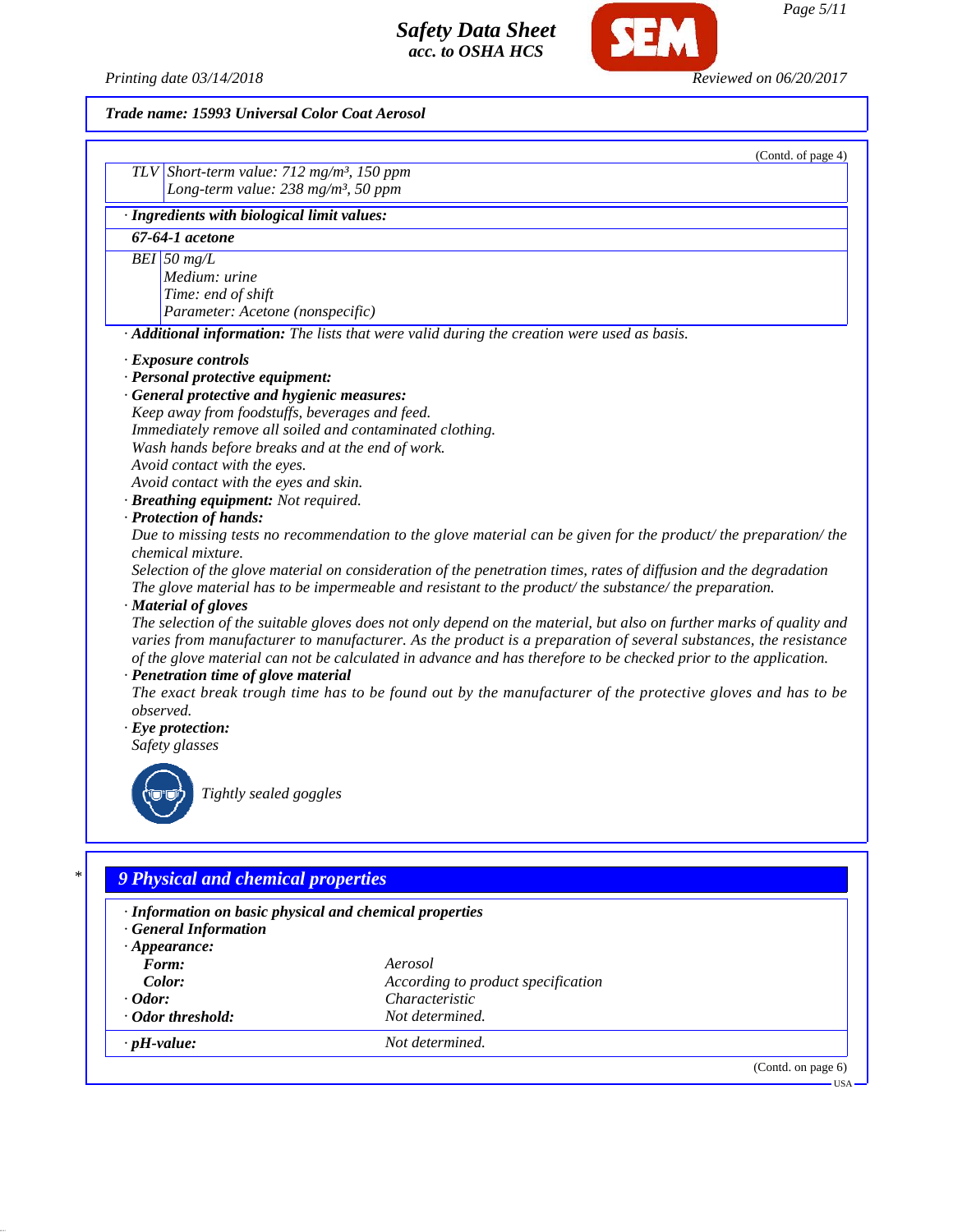

SE

*Page 6/11*

#### *Trade name: 15993 Universal Color Coat Aerosol*

|                                                                                                             | (Contd. of page 5)                                                                   |
|-------------------------------------------------------------------------------------------------------------|--------------------------------------------------------------------------------------|
| $\cdot$ Change in condition<br>Melting point/Melting range:<br><b>Boiling point/Boiling range:</b>          | Undetermined.<br>-44 °C                                                              |
| · Flash point:                                                                                              | -97 °C                                                                               |
| · Flammability (solid, gaseous):                                                                            | Not applicable.                                                                      |
| · Ignition temperature:                                                                                     | 405 °C                                                                               |
| · Decomposition temperature:                                                                                | Not determined.                                                                      |
| · Auto igniting:                                                                                            | Product is not selfigniting.                                                         |
| · Danger of explosion:                                                                                      | In use, may form flammable/explosive vapour-air mixture.                             |
| · Explosion limits:<br>Lower:<br><b>Upper:</b>                                                              | $1.7$ Vol $\%$<br>$13$ Vol $\%$                                                      |
| $\cdot$ Vapor pressure at 20 $\textdegree$ C:                                                               | 8,300 hPa                                                                            |
| $\cdot$ Density at 20 $\textdegree$ C:<br>· Relative density<br>· Vapor density<br>$\cdot$ Evaporation rate | $0.65318$ g/cm <sup>3</sup><br>Not determined.<br>Not determined.<br>Not applicable. |
| · Solubility in / Miscibility with<br>Water:                                                                | Not miscible or difficult to mix.                                                    |
| · Partition coefficient (n-octanol/water): Not determined.                                                  |                                                                                      |
| · Viscosity:<br>Dynamic:<br>Kinematic:                                                                      | Not determined.<br>Not determined.                                                   |
| · Solvent content:<br>Organic solvents:<br><b>VOC</b> content:                                              | 100.0%<br>48.51 %<br>551.8 g/l / 4.60 lb/gl                                          |
| <b>Solids content:</b><br>$·$ Other information                                                             | $0.0\%$<br>No further relevant information available.                                |

## *\* 10 Stability and reactivity*

*· Reactivity No further relevant information available.*

*· Chemical stability*

- *· Thermal decomposition / conditions to be avoided: No decomposition if used according to specifications.*
- *· Possibility of hazardous reactions No dangerous reactions known.*
- *· Conditions to avoid No further relevant information available.*
- *· Incompatible materials: No further relevant information available.*
- *· Hazardous decomposition products: No dangerous decomposition products known.*

(Contd. on page 7)

USA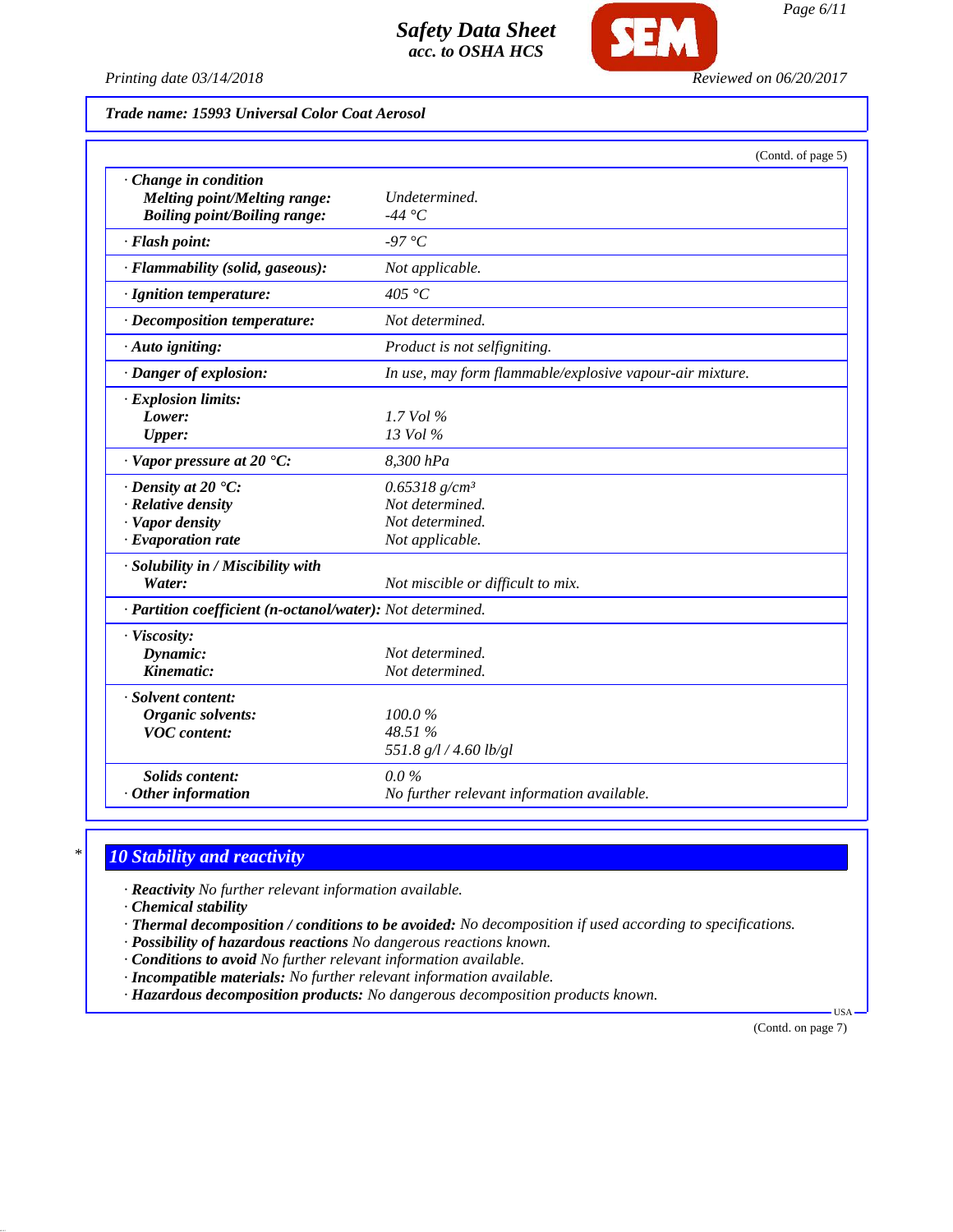

#### *Trade name: 15993 Universal Color Coat Aerosol*

(Contd. of page 6)

| $\cdot$ Acute toxicity:                                                                                                                                                                                                                                                                                                                                  | $\cdot$ Information on toxicological effects                 |  |
|----------------------------------------------------------------------------------------------------------------------------------------------------------------------------------------------------------------------------------------------------------------------------------------------------------------------------------------------------------|--------------------------------------------------------------|--|
|                                                                                                                                                                                                                                                                                                                                                          | $\cdot$ LD/LC50 values that are relevant for classification: |  |
| 67-64-1 acetone                                                                                                                                                                                                                                                                                                                                          |                                                              |  |
| Oral                                                                                                                                                                                                                                                                                                                                                     | LD50 5,800 mg/kg (rat)                                       |  |
|                                                                                                                                                                                                                                                                                                                                                          | Dermal $LD50$ 20,000 mg/kg (rabbit)                          |  |
| $\cdot$ Primary irritant effect:<br>$\cdot$ on the skin: No irritant effect.<br>$\cdot$ on the eye: Irritating effect.<br>· Sensitization: No sensitizing effects known.<br>· Additional toxicological information:<br>The product shows the following dangers according to internally approved calculation methods for preparations:<br><i>Irritant</i> |                                                              |  |
| $\cdot$ Carcinogenic categories                                                                                                                                                                                                                                                                                                                          |                                                              |  |
| · IARC (International Agency for Research on Cancer)                                                                                                                                                                                                                                                                                                     |                                                              |  |
| None of the ingredients is listed.                                                                                                                                                                                                                                                                                                                       |                                                              |  |

*None of the ingredients is listed.*

## *· OSHA-Ca (Occupational Safety & Health Administration)*

*None of the ingredients is listed.*

## *\* 12 Ecological information*

- *· Toxicity*
- *· Aquatic toxicity: No further relevant information available.*
- *· Persistence and degradability No further relevant information available.*
- *· Behavior in environmental systems:*
- *· Bioaccumulative potential No further relevant information available.*
- *· Mobility in soil No further relevant information available.*
- *· Additional ecological information:*
- *· General notes:*
- *Water hazard class 3 (Self-assessment): extremely hazardous for water*

*Do not allow product to reach ground water, water course or sewage system, even in small quantities. Danger to drinking water if even extremely small quantities leak into the ground.*

- *· Results of PBT and vPvB assessment*
- *· PBT: Not applicable.*
- *· vPvB: Not applicable.*
- *· Other adverse effects No further relevant information available.*

#### *13 Disposal considerations*

- *· Waste treatment methods*
- *· Recommendation:*

*Must not be disposed of together with household garbage. Do not allow product to reach sewage system.*

(Contd. on page 8) USA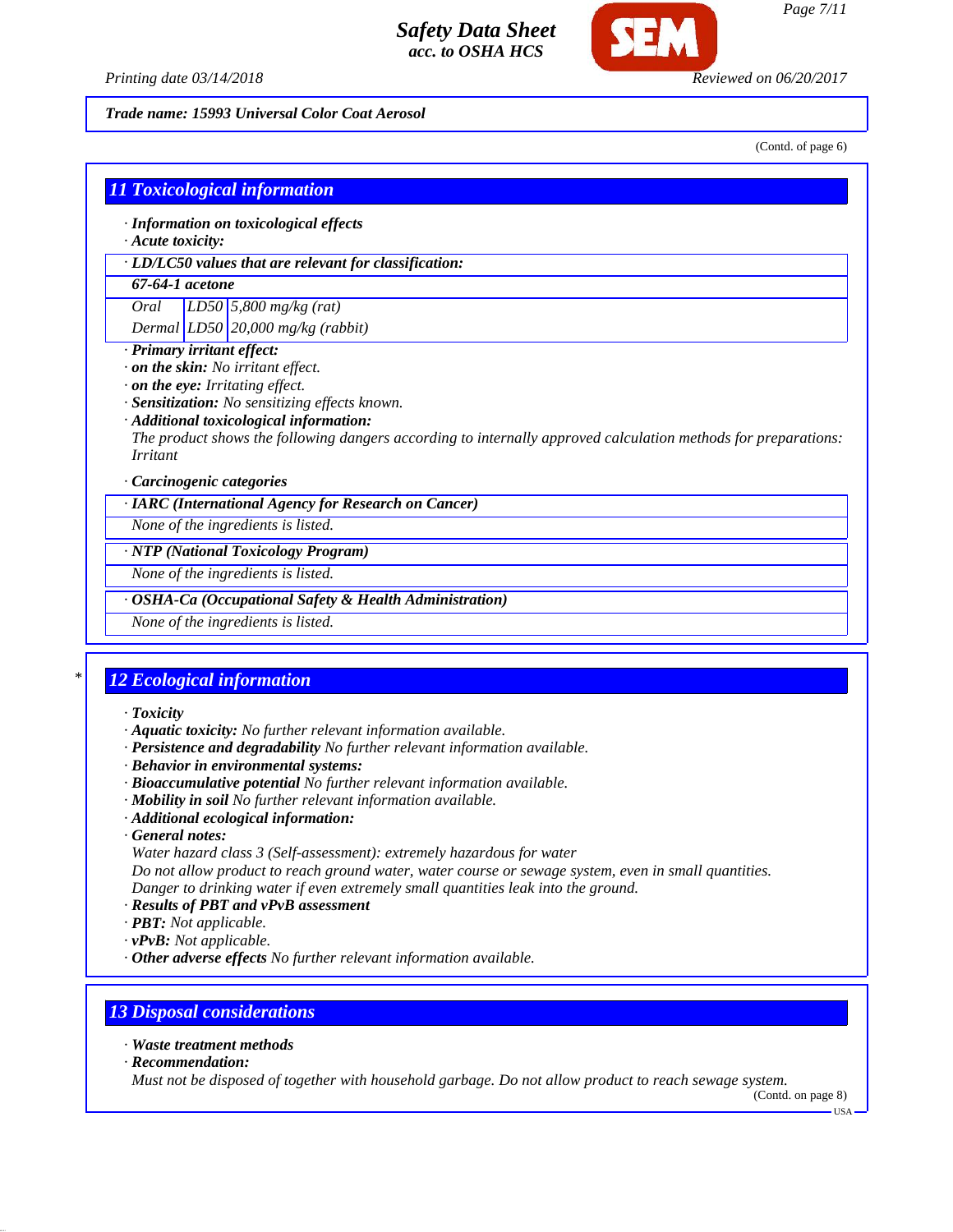

(Contd. of page 7)

*Printing date 03/14/2018 Reviewed on 06/20/2017*

*Trade name: 15993 Universal Color Coat Aerosol*

*· Uncleaned packagings:*

*· Recommendation: Disposal must be made according to official regulations.*

| · UN proper shipping name<br>$\cdot$ DOT<br>Aerosols, flammable<br>$\cdot$ ADR<br>1950 Aerosols<br><b>AEROSOLS</b><br>$\cdot$ IMDG<br>AEROSOLS, flammable<br>$\cdot$ IATA<br>· Transport hazard class(es)<br>$\cdot$ DOT<br>· Class<br>2.1<br>$-Label$<br>2.1<br>$\cdot$ ADR<br>· Class<br>2 5F Gases<br>$\cdot$ Label<br>2.1<br>$·$ IMDG, IATA<br>· Class<br>2.1<br>$-Label$<br>2.1<br>· Packing group<br>· DOT, ADR, IMDG, IATA<br>Void<br>· Environmental hazards:<br>$\cdot$ Marine pollutant:<br>N <sub>O</sub><br><b>Warning: Gases</b><br>· Special precautions for user | $\cdot$ UN-Number<br>· DOT, ADR, IMDG, IATA | <b>UN1950</b> |
|---------------------------------------------------------------------------------------------------------------------------------------------------------------------------------------------------------------------------------------------------------------------------------------------------------------------------------------------------------------------------------------------------------------------------------------------------------------------------------------------------------------------------------------------------------------------------------|---------------------------------------------|---------------|
|                                                                                                                                                                                                                                                                                                                                                                                                                                                                                                                                                                                 |                                             |               |
|                                                                                                                                                                                                                                                                                                                                                                                                                                                                                                                                                                                 |                                             |               |
|                                                                                                                                                                                                                                                                                                                                                                                                                                                                                                                                                                                 |                                             |               |
|                                                                                                                                                                                                                                                                                                                                                                                                                                                                                                                                                                                 |                                             |               |
|                                                                                                                                                                                                                                                                                                                                                                                                                                                                                                                                                                                 |                                             |               |
|                                                                                                                                                                                                                                                                                                                                                                                                                                                                                                                                                                                 |                                             |               |
|                                                                                                                                                                                                                                                                                                                                                                                                                                                                                                                                                                                 |                                             |               |
|                                                                                                                                                                                                                                                                                                                                                                                                                                                                                                                                                                                 |                                             |               |
|                                                                                                                                                                                                                                                                                                                                                                                                                                                                                                                                                                                 |                                             |               |
|                                                                                                                                                                                                                                                                                                                                                                                                                                                                                                                                                                                 |                                             |               |
|                                                                                                                                                                                                                                                                                                                                                                                                                                                                                                                                                                                 |                                             |               |
|                                                                                                                                                                                                                                                                                                                                                                                                                                                                                                                                                                                 |                                             |               |
|                                                                                                                                                                                                                                                                                                                                                                                                                                                                                                                                                                                 |                                             |               |
|                                                                                                                                                                                                                                                                                                                                                                                                                                                                                                                                                                                 |                                             |               |
|                                                                                                                                                                                                                                                                                                                                                                                                                                                                                                                                                                                 |                                             |               |
|                                                                                                                                                                                                                                                                                                                                                                                                                                                                                                                                                                                 |                                             |               |
|                                                                                                                                                                                                                                                                                                                                                                                                                                                                                                                                                                                 |                                             |               |
|                                                                                                                                                                                                                                                                                                                                                                                                                                                                                                                                                                                 |                                             |               |
|                                                                                                                                                                                                                                                                                                                                                                                                                                                                                                                                                                                 |                                             |               |
|                                                                                                                                                                                                                                                                                                                                                                                                                                                                                                                                                                                 |                                             |               |
|                                                                                                                                                                                                                                                                                                                                                                                                                                                                                                                                                                                 |                                             |               |
|                                                                                                                                                                                                                                                                                                                                                                                                                                                                                                                                                                                 |                                             |               |
|                                                                                                                                                                                                                                                                                                                                                                                                                                                                                                                                                                                 |                                             |               |
|                                                                                                                                                                                                                                                                                                                                                                                                                                                                                                                                                                                 |                                             |               |
|                                                                                                                                                                                                                                                                                                                                                                                                                                                                                                                                                                                 |                                             |               |
|                                                                                                                                                                                                                                                                                                                                                                                                                                                                                                                                                                                 |                                             |               |
|                                                                                                                                                                                                                                                                                                                                                                                                                                                                                                                                                                                 |                                             |               |
|                                                                                                                                                                                                                                                                                                                                                                                                                                                                                                                                                                                 |                                             |               |
|                                                                                                                                                                                                                                                                                                                                                                                                                                                                                                                                                                                 |                                             |               |
| · EMS Number:<br>$F-D, S-U$                                                                                                                                                                                                                                                                                                                                                                                                                                                                                                                                                     |                                             |               |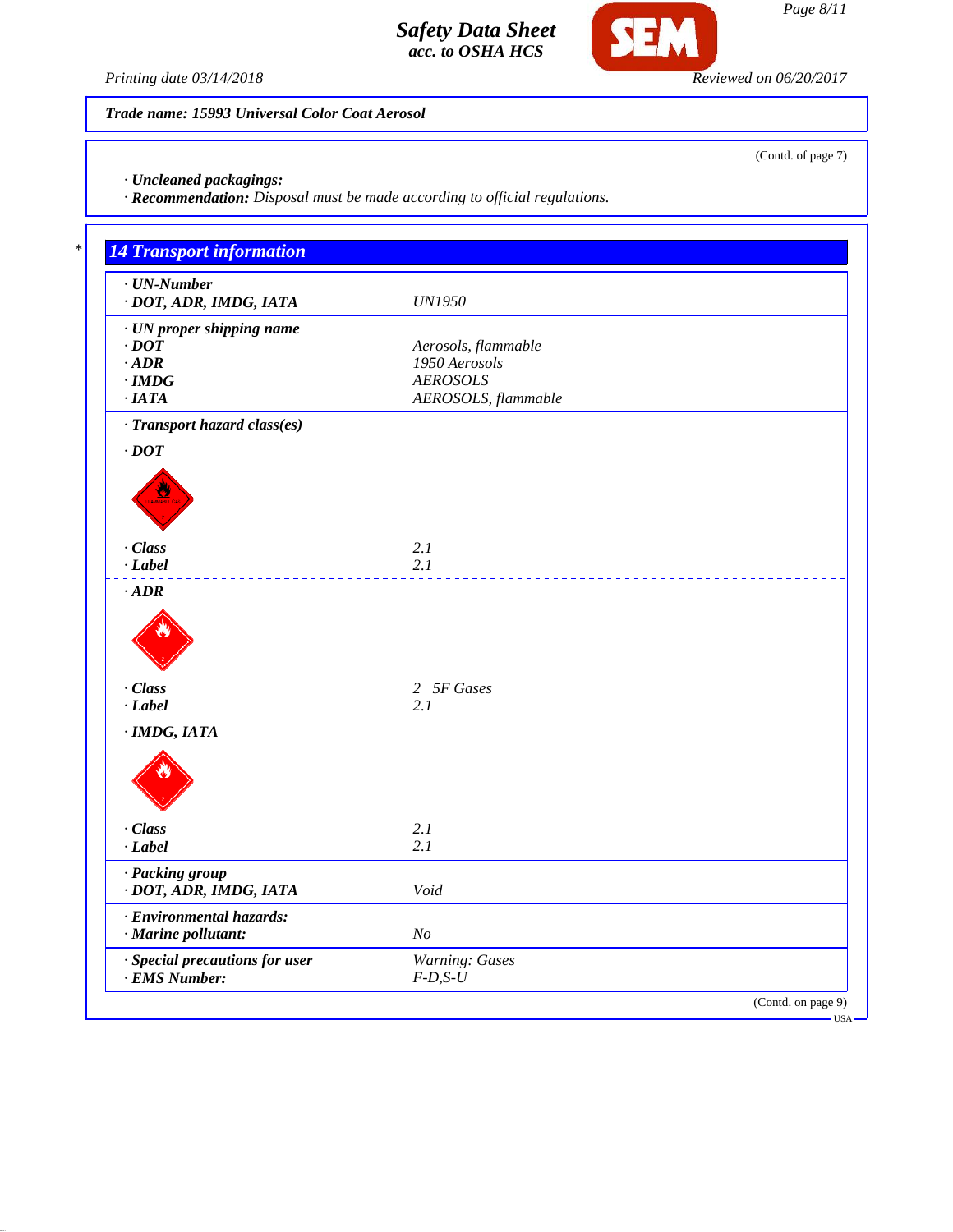| Trade name: 15993 Universal Color Coat Aerosol |  |
|------------------------------------------------|--|
|------------------------------------------------|--|

|                                                                                     | (Contd. of page 8)                                                                                                                                                                                                                                                                                                                                                                                                                                                                                                                                                                   |
|-------------------------------------------------------------------------------------|--------------------------------------------------------------------------------------------------------------------------------------------------------------------------------------------------------------------------------------------------------------------------------------------------------------------------------------------------------------------------------------------------------------------------------------------------------------------------------------------------------------------------------------------------------------------------------------|
| · Stowage Code<br>· Segregation Code                                                | SW1 Protected from sources of heat.<br>SW22 For AEROSOLS with a maximum capacity of 1 litre:<br>Category A. For AEROSOLS with a capacity above 1 litre:<br>Category B. For WASTE AEROSOLS: Category C, Clear of living<br>quarters.<br>SG69 For AEROSOLS with a maximum capacity of 1 litre:<br>Segregation as for class 9. Stow "separated from" class 1 except for<br>division 1.4. For AEROSOLS with a capacity above 1 litre:<br>Segregation as for the appropriate subdivision of class 2. For<br>WASTE AEROSOLS: Segregation as for the appropriate subdivision<br>of class 2. |
| · Transport in bulk according to Annex II of<br><b>MARPOL73/78 and the IBC Code</b> | Not applicable.                                                                                                                                                                                                                                                                                                                                                                                                                                                                                                                                                                      |
| · Transport/Additional information:                                                 |                                                                                                                                                                                                                                                                                                                                                                                                                                                                                                                                                                                      |
| $\cdot$ DOT                                                                         |                                                                                                                                                                                                                                                                                                                                                                                                                                                                                                                                                                                      |
| · Quantity limitations                                                              | On passenger aircraft/rail: 75 kg<br>On cargo aircraft only: 150 kg                                                                                                                                                                                                                                                                                                                                                                                                                                                                                                                  |
| $-ADR$                                                                              |                                                                                                                                                                                                                                                                                                                                                                                                                                                                                                                                                                                      |
| $\cdot$ Excepted quantities (EQ)                                                    | Code: E0<br>Not permitted as Excepted Quantity                                                                                                                                                                                                                                                                                                                                                                                                                                                                                                                                       |
| $\cdot$ IMDG                                                                        |                                                                                                                                                                                                                                                                                                                                                                                                                                                                                                                                                                                      |
| $\cdot$ Limited quantities (LQ)                                                     | II.                                                                                                                                                                                                                                                                                                                                                                                                                                                                                                                                                                                  |
| $\cdot$ Excepted quantities (EQ)                                                    | Code: E0<br>Not permitted as Excepted Quantity                                                                                                                                                                                                                                                                                                                                                                                                                                                                                                                                       |
| · UN "Model Regulation":                                                            | UN 1950 AEROSOLS, 2.1                                                                                                                                                                                                                                                                                                                                                                                                                                                                                                                                                                |

# *\* 15 Regulatory information*

*· Safety, health and environmental regulations/legislation specific for the substance or mixture · Sara*

*· Section 355 (extremely hazardous substances):*

*None of the ingredient is listed.*

*· Section 313 (Specific toxic chemical listings):*

*None of the ingredients is listed.*

*· TSCA (Toxic Substances Control Act):*

*All ingredients are listed.*

*· Proposition 65*

*· Chemicals known to cause cancer:*

*None of the ingredients is listed.*

*· Chemicals known to cause reproductive toxicity for females:*

*None of the ingredients is listed.*

*· Chemicals known to cause reproductive toxicity for males:*

*None of the ingredients is listed.*

(Contd. on page 10)

*Page 9/11*

**SEM** 

USA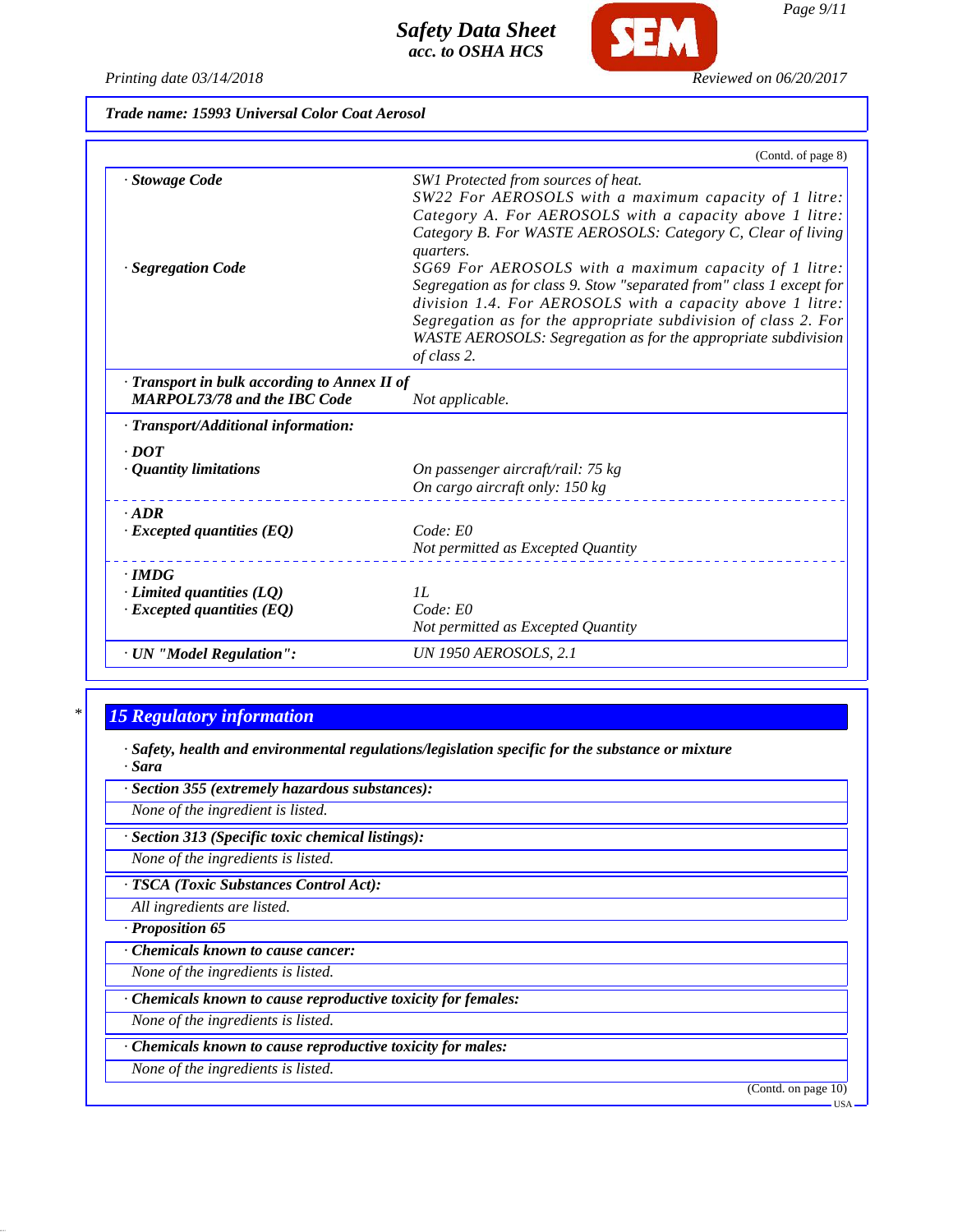

(Contd. of page 9)

*Printing date 03/14/2018 Reviewed on 06/20/2017*

*Trade name: 15993 Universal Color Coat Aerosol*

*· Chemicals known to cause developmental toxicity:*

*None of the ingredients is listed.*

*· Cancerogenity categories*

*· EPA (Environmental Protection Agency)*

*67-64-1 acetone I* 

*· TLV (Threshold Limit Value established by ACGIH)*

*67-64-1 acetone A4*

*· NIOSH-Ca (National Institute for Occupational Safety and Health)*

*None of the ingredients is listed.*

*· GHS label elements The product is classified and labeled according to the Globally Harmonized System (GHS). · Hazard pictograms*



*· Signal word Danger*

*· Hazard-determining components of labeling: acetone · Hazard statements H222 Extremely flammable aerosol. H280 Contains gas under pressure; may explode if heated. H319 Causes serious eye irritation. H336 May cause drowsiness or dizziness. · Precautionary statements P210 Keep away from heat/sparks/open flames/hot surfaces. - No smoking. P211 Do not spray on an open flame or other ignition source. P251 Pressurized container: Do not pierce or burn, even after use. P261 Avoid breathing dust/fume/gas/mist/vapors/spray P264 Wash thoroughly after handling. P271 Use only outdoors or in a well-ventilated area. P280 Wear eye protection / face protection. P304+P340 IF INHALED: Remove person to fresh air and keep comfortable for breathing. P305+P351+P338 If in eyes: Rinse cautiously with water for several minutes. Remove contact lenses, if present and easy to do. Continue rinsing. P312 Call a poison center/doctor if you feel unwell. P337+P313 If eye irritation persists: Get medical advice/attention. P403+P233 Store in a well-ventilated place. Keep container tightly closed. P405 Store locked up. P410+P403 Protect from sunlight. Store in a well-ventilated place. P410+P412 Protect from sunlight. Do not expose to temperatures exceeding 50°C/122°F. P501 Dispose of contents/container in accordance with local/regional/national/international regulations. · Chemical safety assessment: A Chemical Safety Assessment has not been carried out.* USA

(Contd. on page 11)